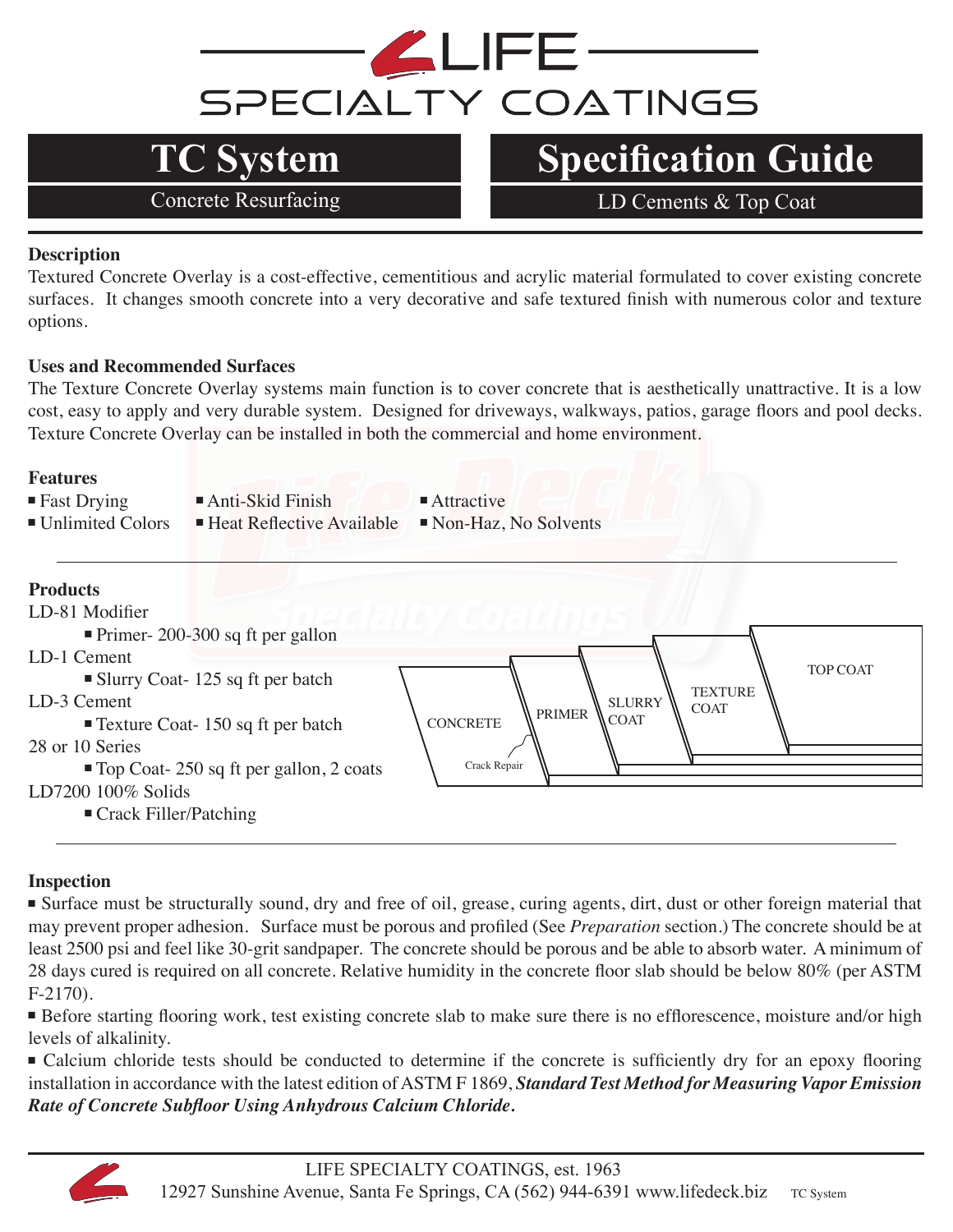

# **TC System Specification Guide**

Concrete Resurfacing LD Cements & Top Coat

**\* Note**

<sup>n</sup>Drainage problems or puddling must be corrected prior to the installation of TC Overlay System.

### **Surface Preparation**

### **Cleaning**

Clean surface entirely with TSP and rinse completely with water several times. Remove mildew or algae using 50/50 blend of household bleach and water. (Do not allow bleach to come into contact with acid). Read bleach instructions and warnings carefully before using. Rinse thoroughly.

### **Crack Preparation**

Use a concrete diamond blade to cut out all cracks and joints to 1/4 inch width and 1/4 inch depth. Clean joints thoroughly and remove all concrete dust and debris.

### **Etching**

<sup>n</sup>Clean surface entirely with TSP and rinse completely with water several times. Remove mildew or algae using 50/50 blend of household bleach and water. (Do not allow bleach to come into contact with acid). Read bleach instructions and warnings carefully before using. Rinse thoroughly. The surface must be porous enough to allow the product to soak in. Surface should feel like 30 grit sand paper.

Prepare surface by either shotblasting, grinding, Liquid Grind<sup>TM</sup> (approved liquid etch) or, if a previous coating is currently installed, sanding. Prepare concrete profile equal to CSP 2-3 as specified by ICRI (International Concrete Repair Institute. When using a mechanical method, be sure not to be too aggressive leaving behind grind marks or grinding it to a smooth surface.

### **Crack Fill/Patching Installation**

Using LD7200 Crack Patch, mix paste by equal volume 1:1. LD7200 is mixed thoroughly when combined product is completely gray. Apply to crack, joint, or spalled area using a putty knife or trowel, completely filling the space, scraping off extra LD7200 to leave a uniform, level finish. When dry, sand or grind smooth if overfilled. Surface will be ready to prime in 4-6 hours.

Another way to treat cracks is to cut a pattern using a special diamond crack chaser. While the slurry is being done, clean out expansion joints and cracks with a margin trowel. Then, simply recut these cracks and incorporate a pattern, making and designing the cracks, and new cuts throughout the application.

### **Primer**

In a clean, dry container, mix four parts water with one part LD-81 and apply at a rate of 200-300 square feet per gallon. Roll or spray this primer over the area to be resurfaced. Life Deck's 25 Series Pigmented water based epoxy may also be used as a prime coat (see optionals for application.)

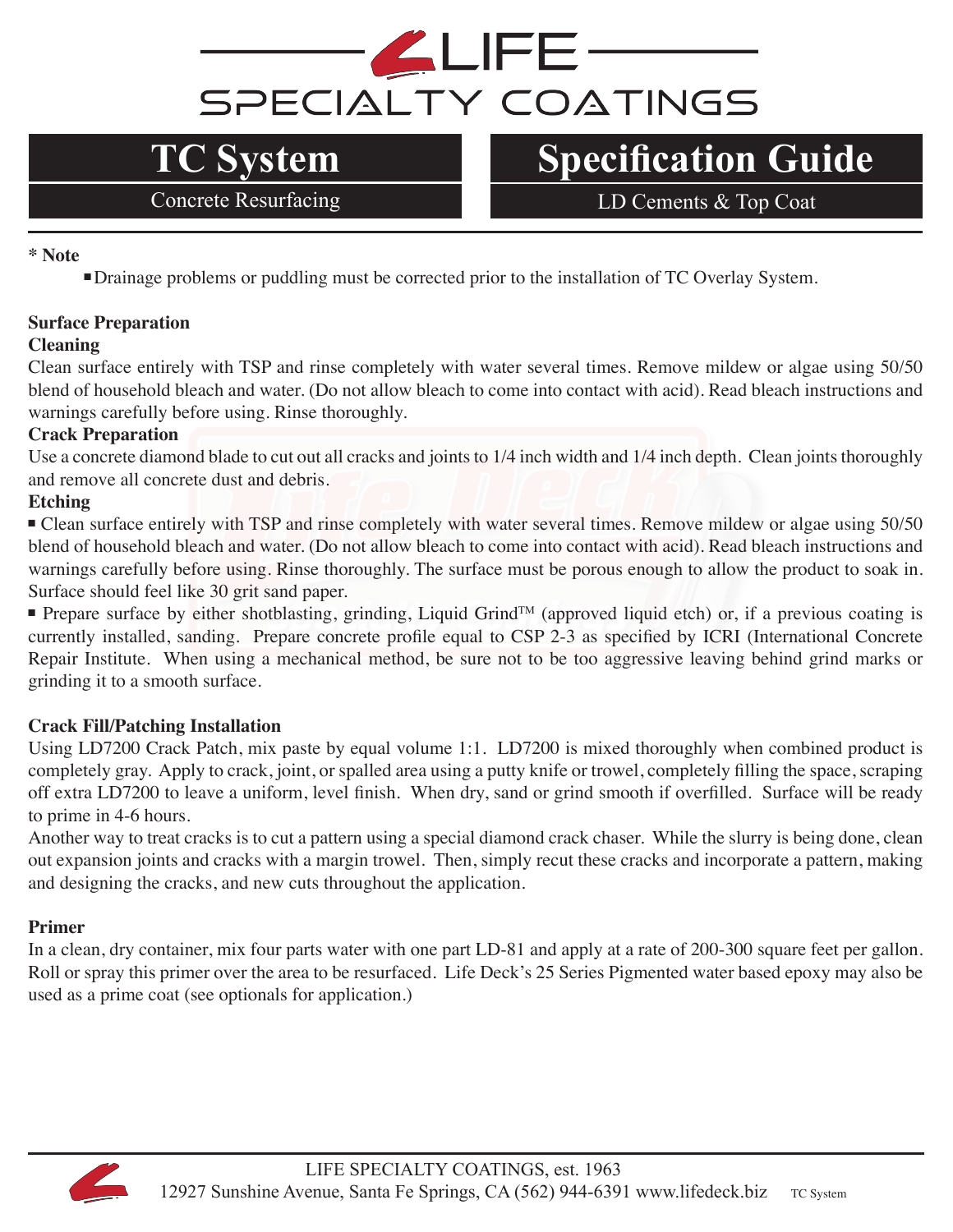# LIFE<sup>.</sup> SPECIALTY COATINGS

# **TC System Specification Guide**

Concrete Resurfacing LD Cements & Top Coat

### **Slurry Coat**

After primer is dry, mix the slurry coat by combining one bag of LD-1 cement with one gallon of LD-81 acrylic and up to one quart of water. Trowel the slurry mix over the surface to achieve a smooth finish. Coverage of the slurry coat is approximately 100-125 square feet per batch. Using a brush, wet with water, feather all outside edges, seams and expansion joints. After surface is dry, scrape or grind off any ridges or trowel marks.

### **Texture Coat**

Combine bag of Life Deck LD-3 cement with one gallon of Life Deck LD-81 acrylic and mix thoroughly with a low rpm drill motor. Add up to one quart of water to achieve the desired consistency.

Using an acoustical hopper gun, spray the texture onto the deck with a circular motion to achieve approximately 70% coverage at a rate of about 150 square feet per batch. If the hopper gun has orifice settings, adjust it to the largest setting. Adjust the air pressure from the switch on the gun. The pressure should be just enough to cause the LD-3 cement to sputter out to about 12 to 15 inches and fall to the ground. Maintain a vigorous circular motion with the hopper gun to keep the LD-3 cement "fluid" in the hopper gun. Don't allow the cement to dry in the hopper gun.

After a few moments, depending on the temperature, the texture must be "knocked down" using a 20" x 5" rounded pool trowel for best results. Move the trowel in different directions throughout the process so as not to create a pattern. To avoid making impressions, the applicator should wear baseball spikes. Wipe trowel clean with a wet rag as needed. Spray continuously, stopping only at seams or joints

Do a small sample area before you begin. If you are unsatisfied with the results, scrape off immediately and re-spray

### **Top Coat 10 Series or 28 Series**

Mix all containers of the Life Deck 10 Series or 28 Series Top Coat to insure a consistent color. Product may be thinned by adding 1 pint of water per gallon to avoid streaks, especially in hot weather. Roll two thin applications of Life Deck Top Coat using a 1/2" roller at a rate of 200-300 square feet per gallon. Spread the Top Coat in two directions to achieve a uniform finish. Coverage will vary according to texture.

Allow 4 to 6 hours drying time before permitting light pedestrian traffic. For best results, allow to cure 24 hours before direct traffic is permitted. Allow an additional 24 hours before heavy objects are placed on the surface.

### **Optional Materials**

### **Additional Top Coats**

<sup>n</sup> 4001 Urethane/Acrylic. Adds extra durability, chemical resistance, stain protection, mar resistance and longevity to final color coat. Available in gloss (4001) or satin (4002).

<sup>n</sup> LDGPD. Adds excellent hot tire resistance and tire marking resistance, extra durability, chemical resistance, stain protection, mar resistance and longevity to final color coat. Available in gloss (LDGPD) or satin (LDGPDS.)

■ 2114 Single Component Urethane. Adds extra durability, chemical resistance, stain protection, mar resistance, and longevity to final color coat. Available in gloss (2114) or satin (2116).

■ 2110 Clear water based urethane. Adds excellent chemical resistance, UV resistance, mar resistance, protection and longevity to the final color coat. Available in gloss (2110) or satin (2112).